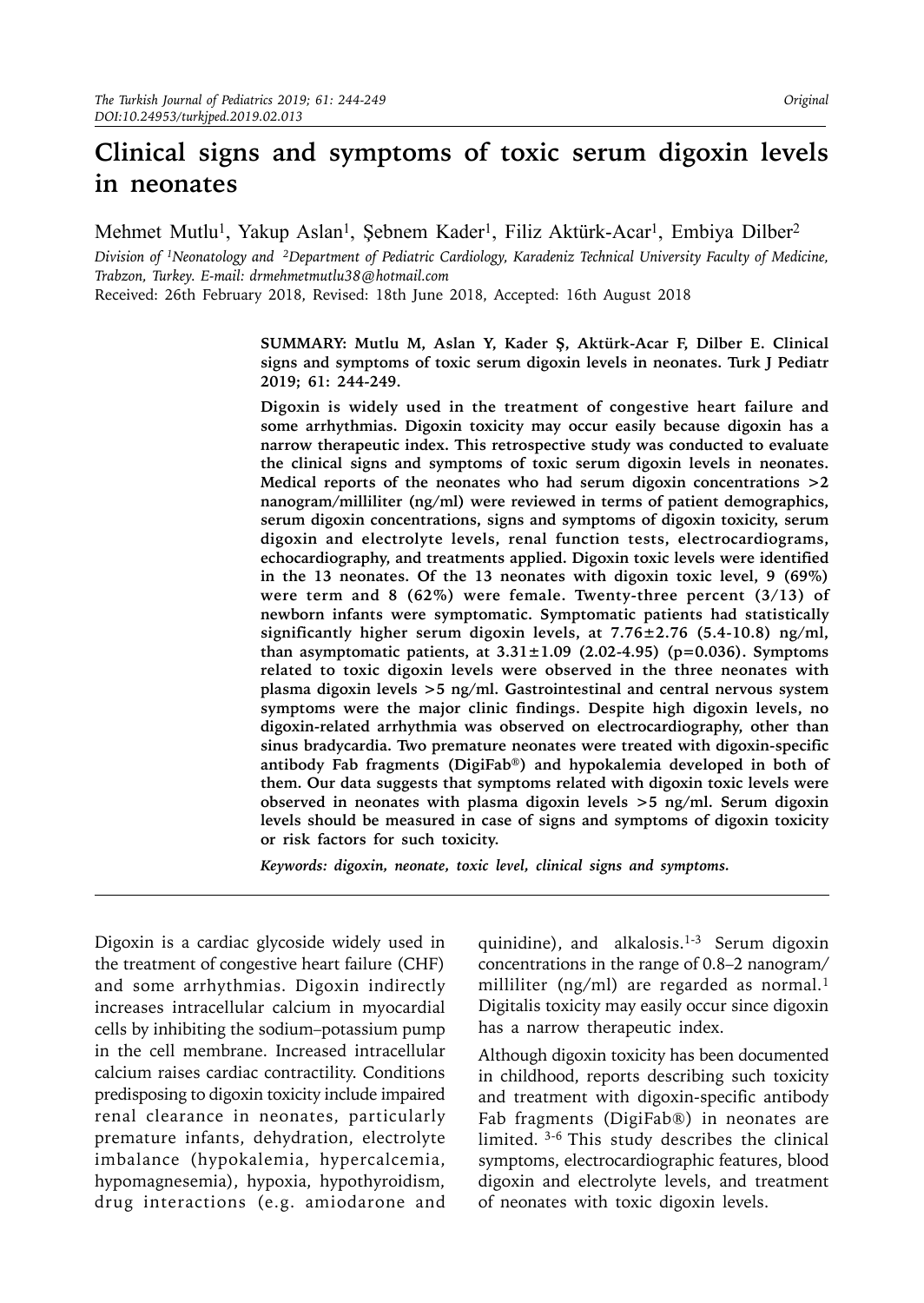## **Material and Methods**

This retrospective study was conducted in neonates with toxic levels of digoxin at the Karadeniz Technical University Faculty of Medicine*,* Department of Pediatrics, Division of Neonatology between 2007 and 2017. The study protocol was approved by the Institutional Ethics Committee of Karadeniz Technical University (File number: 2017/24237859- 555). Neonates received maintenance doses of digoxin (5-6  $\mu$ g/kg/day p.o. for premature neonates and  $5 \mu g/kg$  every 12 h p.o. for fullterm subjects) without a loading dose. The immunoassay method was used to determine serum digoxin concentrations.

Neonates using digoxin due to CHF or arrhythmias and with serum digoxin levels greater than 2 ng/ml were included in the study, and those with serum digoxin levels below 2 ng/ml were excluded.

Medical reports were reviewed in terms of patient demographics, serum digoxin concentrations, signs and symptoms of digoxin toxicity, serum digoxin and electrolyte levels, renal function tests, electrocardiograms, echocardiography, and treatments applied. Mean serum digoxin concentrations were compared between symptomatic and asymptomatic patients.

DigiFab® was used in the presence of any of the following conditions: Life-threatening cardiac dysrhythmias, hyperkalemia (>6mmol/L), significantly altered mental status, renal failure, or a serum digoxin level greater than 10 ng/ ml.7,8 If an indication for digoxin Immune Fab was determined, the following formula was used: number of vials containing Fab=serum digoxin concentration (ng/ml) x weight  $(kg)/100$ .<sup>9</sup> Each vial of DigiFab® contains 40 mg of purified digoxin-specific Fab.9 DigiFab® was administrated slowly in the form of intravenous infusion over at least 30 min.<sup>9</sup>

# **Results**

Serum digoxin levels were measured in 119 neonates followed-up in our neonatal intensive care unit during the study period, and these exceeded >2 ng/ml in 13 (10.9%). Nine (69%) of the 13 neonates with toxic digoxin levels were term, and eight (62%) were female. Mean gestational age was  $34.8 \pm 5.4$  (27-42) weeks, birth weight  $2460 \pm 1286$  (580-4050) grams, and postnatal age  $29 \pm 17$  (8-64) days. Eleven neonates with signs of CHF and two with lifethreatening supraventricular tachyarrhythmia were treated with digoxin. Signs and symptoms of digoxin toxicity, serum digoxin levels, serum electrolyte levels, renal function tests, and electrocardiographic and echocardiographic findings are shown in Table I. High digoxin levels were detected during routine followup in 10 asymptomatic neonates. Twentythree percent (3/13) of newborn infants were symptomatic. Vomiting was the most common symptom (3/3), followed by lethargy, apnea (2/3) and sinus bradycardia (1/3). Serum digoxin levels in the symptomatic neonates were >5 ng/ml (Table I). Symptomatic patients had statistically significantly higher serum digoxin levels, at  $7.76 \pm 2.76$  (5.4-10.8) ng/ ml, than asymptomatic patients, at  $3.31 \pm 1.09$ (2.02-4.95) (p=0.036). Despite high digoxin levels, no electrocardiographic abnormalities were observed in any patients except for one neonate with sinus bradycardia. The highest serum digoxin, potassium, calcium, magnesium, blood urea nitrogen (BUN), and creatinine levels (mean±standard deviation [minimum-maximum]) were 4,34±2.45 (2.02- 10.8) ng/ml, 4.96±0.5 (3.9-5.82) mmol/L,  $9.5 \pm 1.06$  (7.6-10.7) mg/dl,  $2.22 \pm 0.42$  (1.77-3.26) mg/dl, 18.8±17.4 (5-54) mg/dl, and  $0.59\pm0.7$  (0.1-2.7) mg/dl, respectively. No patients had hypokalemia, hypomagnesemia, or hypercalcemia when high digoxin concentrations were measured. Serum BUN levels and creatinine levels were high in three and two neonates, respectively.

Two symptomatic premature neonates received DigiFab®. Hypokalemia was detected in the neonates who received DigiFab® therapy (Fig.1). Serum digoxin levels temporarily increased from 10.8 ng/ml to 11 ng/ml and from 7.1 ng/ml to 11.6 ng/ml after DigiFab® therapy in these cases, and then decreased (Fig. 1). No mortality was observed in the neonates with toxic digoxin levels.

### **Discussion**

This study describes 13 neonates with toxic digoxin levels. Digoxin is widely used in the treatment of CHF and some arrhythmias. In our study, 11 neonates with signs of CHF and two with arrhythmias were treated with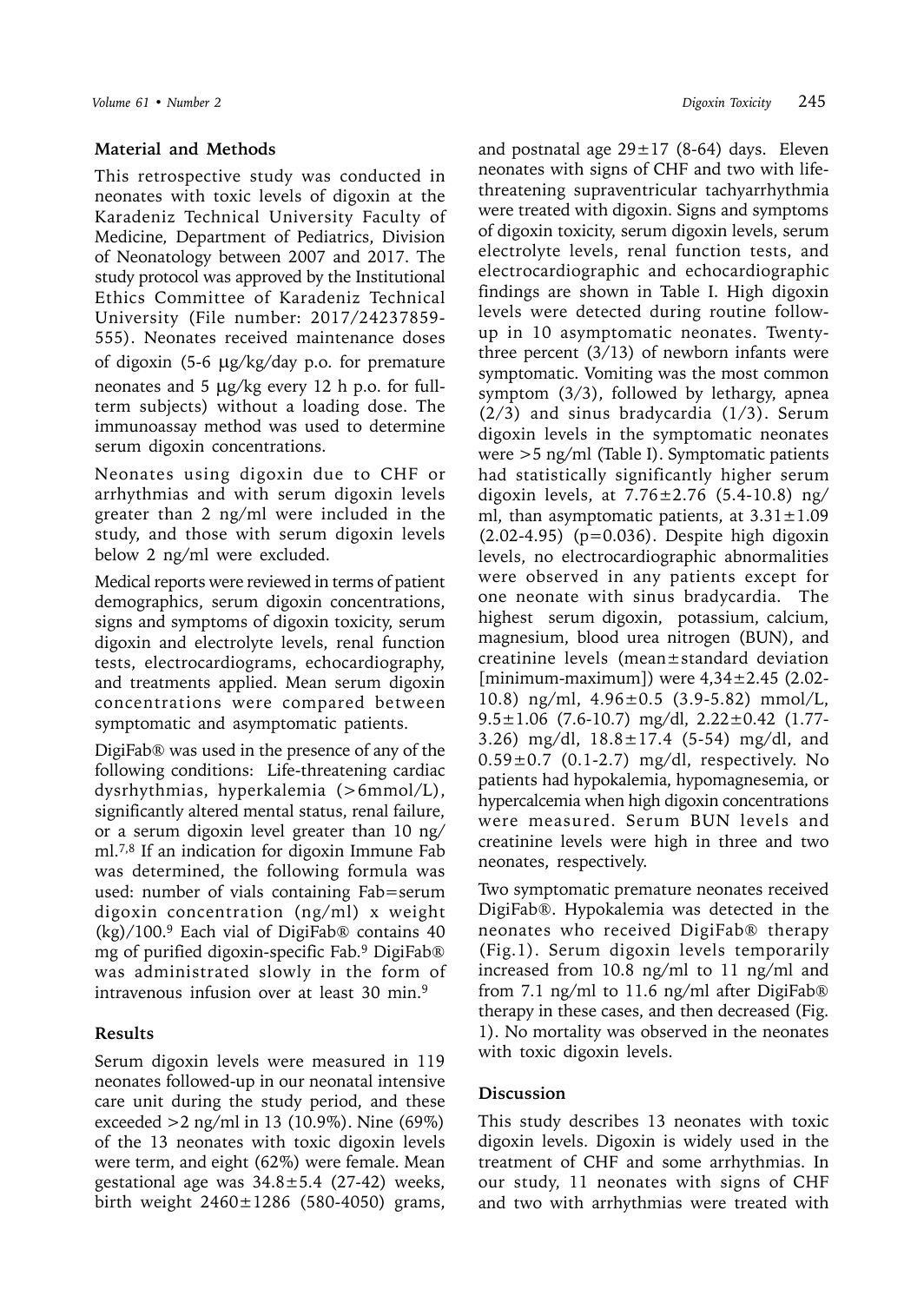| .<br>$\frac{1}{2}$                                                                                                                                                                                                                  |  |
|-------------------------------------------------------------------------------------------------------------------------------------------------------------------------------------------------------------------------------------|--|
|                                                                                                                                                                                                                                     |  |
| ֦֦֦֦֪֪֦֦֪֧֧֪֪֚֚֝֝֝֬֝֝֬֝֝֬֝֓֝֝֬֝֝֬֝֝֝֝֝֝֬֝֝֝֝֝֝֓֝֝֓֝֬֝֝֓֝֬֝֝֝֝֝֝֝֝<br>֧֧֧֧֚֚֚֚֚֚֚֚֚֚֚֚֚֚֚֚֚֝֝֝֝֝֝֝֬֝֝                                                                                                                                |  |
| ;<br>;<br>֦֚<br>i                                                                                                                                                                                                                   |  |
|                                                                                                                                                                                                                                     |  |
| j                                                                                                                                                                                                                                   |  |
| the contract of the collection of the collection of the collection of the collection of the collection of the collection of the collection of the collection of the collection of the collection of the collection of the coll<br>i |  |
|                                                                                                                                                                                                                                     |  |
| j                                                                                                                                                                                                                                   |  |
| :<br>:                                                                                                                                                                                                                              |  |
|                                                                                                                                                                                                                                     |  |
| I                                                                                                                                                                                                                                   |  |

| (mg/dl)<br>Ğ                                                            | $\overline{0}$  | 0.6              | $\frac{3}{2}$ | 0.43                         | 0.2              | 0.4            | 0.5                       | 2.7            | 0.34          | 0.18         | 0.33         | 0.2                          | 0.43          | SVT: Supraventricular tachycardia VSD: Ventricular septal defect,     |
|-------------------------------------------------------------------------|-----------------|------------------|---------------|------------------------------|------------------|----------------|---------------------------|----------------|---------------|--------------|--------------|------------------------------|---------------|-----------------------------------------------------------------------|
| (mg/dl)<br><b>BUN</b>                                                   | $\overline{10}$ | 45               | 54            | 9.3                          | 5                | $\Omega$       | $\frac{9}{1}$             | 47             | $\frac{3}{2}$ | L            | 5            | $\overline{2}$               | $\Box$        |                                                                       |
| Magnesium<br>(mg/dl)                                                    | 2.5             | 2.5              | 3.26          | 2.46                         | $\mathrel{\sim}$ | I,             | $\ddot{0}$                | 1.9            | 2.07          | 1.98         | 1.77         | 2.39                         | 1.88          | CHF: Congestive heart failure, Cr: Creatinine ECHO: Echocardiography, |
| Calcium<br>$\left( \mathrm{m} \mathrm{g}/\mathrm{d} \mathrm{l} \right)$ | 9.9             | 7.6              | $^{\circ}$    | 10.53                        | $\overline{a}$   | ı              | 8.9                       | $\overline{a}$ | 9.9           | 10.1         | 10.2         | $\approx$                    | 10.7          |                                                                       |
| Potassium<br>(mmol/L)                                                   | 3.9             | 5.2              | 4.6           | 5.82                         | 5.1              | ı              | 5.1                       | 5.4            | 4.5           | 4.9          | 4.6          | 5.3                          | 5.2           |                                                                       |
| Digoxin level<br>(ng/ml)                                                | 3.36            | 3.18             | 4.8           | 10.8                         | 4.6              | 2.02           | 5.4                       | 2.61           | 4.95          | 2.47         | 2.72         | 7.1                          | 2.36          | PS: Pulmonic stenosis,                                                |
| ECHO                                                                    | ı               | <b>ASD</b>       | $COA + PDA$   | VSD                          | Normal           | Normal         | VSD+Truncus<br>arteriosus | ASD            | $ASD+PS$      | <b>USD</b>   | <b>USV</b>   | VSD                          | VSD           | CoA: Coarctation of the aorta,<br>PDA: Patent ductus arteriosus,      |
| ECG                                                                     | <b>NSR</b>      | <b>NSR</b>       | <b>NSR</b>    | <b>NSR</b>                   | <b>NSR</b>       | <b>NSR</b>     | <b>NSR</b>                | <b>NSR</b>     | <b>NSR</b>    | <b>NSR</b>   | <b>NSR</b>   | adycardia<br>Sinus           | <b>NSR</b>    |                                                                       |
| Clinic                                                                  | Asymptomatic    | Asymptomatic     | Asymptomatic  | lethargy, apnea<br>Vomiting, | Asymptomatic     | Asymptomatic   | Vomiting                  | Asymptomatic   | Asymptomatic  | Asymptomatic | Asymptomatic | lethargy, apnea<br>Vomiting, | Asymptomatic  | ASD: Atrial septal defect, BUN: Blood urea nitrogen,                  |
| indication<br>Digoxin                                                   | <b>CHF</b>      | <b>LAS</b>       | <b>CHF</b>    | <b>CHF</b>                   | <b>CHF</b>       | Atrial flutter | <b>CHF</b>                | <b>CHF</b>     | <b>CHF</b>    | <b>CHF</b>   | <b>EHE</b>   | <b>CHF</b>                   | <b>CHF</b>    | ECG: Electrocardiography, NSR: Normal sinus rhythm,                   |
| Patient<br>$\overline{\Omega}$                                          |                 | $\mathrel{\sim}$ | ς             | 4                            | 5                | 6              | L                         | $^{\circ}$     | م             | $\Omega$     |              | $\overline{2}$               | $\frac{3}{2}$ |                                                                       |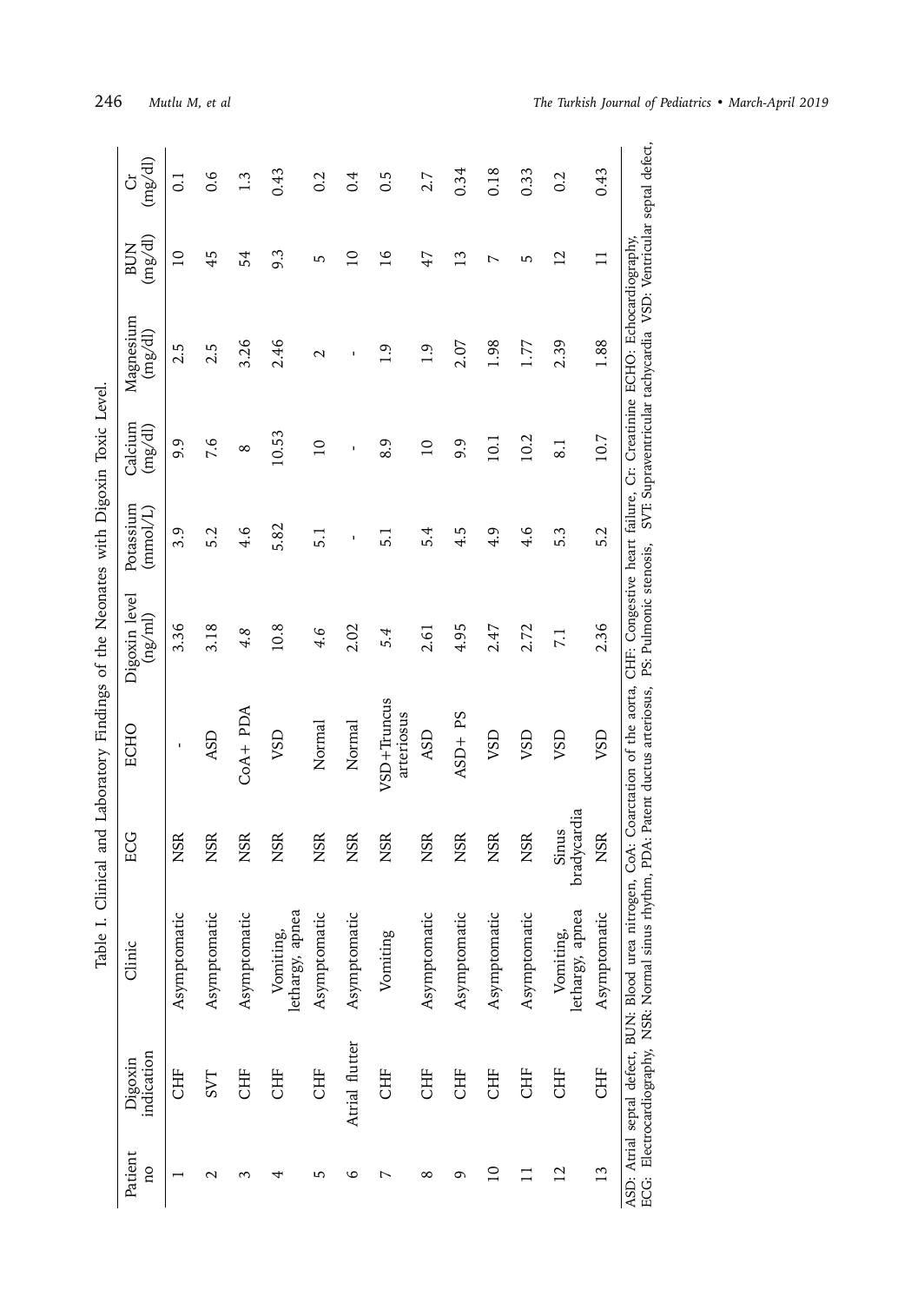

**Fig. 1.** Serum digoxin and potassium levels in the neonates who received DigiFab® ,  $\rightarrow$ shows case 1,  $\rightarrow$ shows case 2

digoxin due to failure to respond to other medical treatments. The most common cause of CHF was ventricular septal defect. Moderate to large ventricular septal defects with signs of CHF require treatment in the neonatal period.10 Although most children with isolated atrial septal defects are free of symptoms and require no medication, neonates with significant a large left-to-right shunt causing heart failure symptoms require treatment, although this is rare. Diuretics, afterload reducing agents, and digoxin have been used to treat CHF.10

Digoxin toxicity occurs more commonly in neonates and infants.11 Toxic digoxin levels can cause extracardiac and life-threatening cardiac effects. Clinical and electrocardiographic features of digoxin intoxication are frequently nonspecific in the neonatal period. <sup>12</sup> Electrocardiographic evaluation should comprise part of the evaluation for digoxin toxicity. Life-threatening arrhythmias may be seen at electrocardiography in neonates with toxic digoxin levels.<sup>6</sup> Digoxin-related side-effects may also be seen in infants without toxic levels.13 The cardiovascular manifestations of digitalis toxicity include sinoatrial and atrioventricular blocks, extrasystole, asystole, atrial tachycardia with atrioventricular block, ventricular tachycardia, and ventricular fibrillation.6,14 Bradyarrhythmias and atrioventricular block

associated with digoxin toxicity are more common in children. $6,11,14$  Woolf et al. $6$  reported life-threatening cardiac effects in 10 neonates with serum digoxin levels of >5-17.9 ng/ml and treated with DigiFab®. Atrioventricular block was the most common sign of toxicity, and four neonates died.<sup>6</sup> In our study; despite high digoxin levels, no digoxin-related arrhythmia was observed on electrocardiography, other than sinus bradycardia. Sinus bradycardia was treated with atropine. No mortality occurred in our study.

Extracardiac symptoms associated with digoxin intoxication include gastrointestinal, neurological, and visual manifestations. Gastrointestinal symptoms such as nausea, vomiting, diarrhea and abdominal pain are predominant and frequently observed in infants.15 The most common symptoms in this study were vomiting, lethargy, and apnea.

Measurement of serum digoxin levels can be useful in clinical practice in terms of efficacy as well as in order to avoid digoxin toxicity, to determine patient compliance, to detect abnormalities in absorption and excretion, and for managing accidental overdoses.<sup>1</sup> Serum digoxin levels in children are not strongly associated with the classic signs and symptoms of digoxin toxicity.13 Routine serum digoxin level monitoring is therefore neither useful nor indicated.11 In our study, three newborns (23%) with serum digoxin levels  $>5$ ng/ml, showed signs and symptoms of digoxin toxicity. Diagnosis of digoxin toxicity should be made clinically, and levels should be determined for confirmation.

The immunoassay method is commonly used in clinical laboratories to determine serum digoxin concentrations. This method is affected by endogenous compounds known as "digoxinlike immunoreactive substances" (DLIS), which have been isolated in volume-expanded patients. <sup>16</sup> Falsely elevated serum digoxin levels secondary to DLIS may be observed.<sup>17</sup> DLIS levels of 0.20-1.00 ng/mL have been reported in neonates.17 DLIS levels may be much higher in preterm infants than in other pediatric age groups. $18$  In our study, the immunoassay method was also used to determine serum digoxin concentrations. This may have been contributed to the higher digoxin levels in the some neonates, especially in premature infants.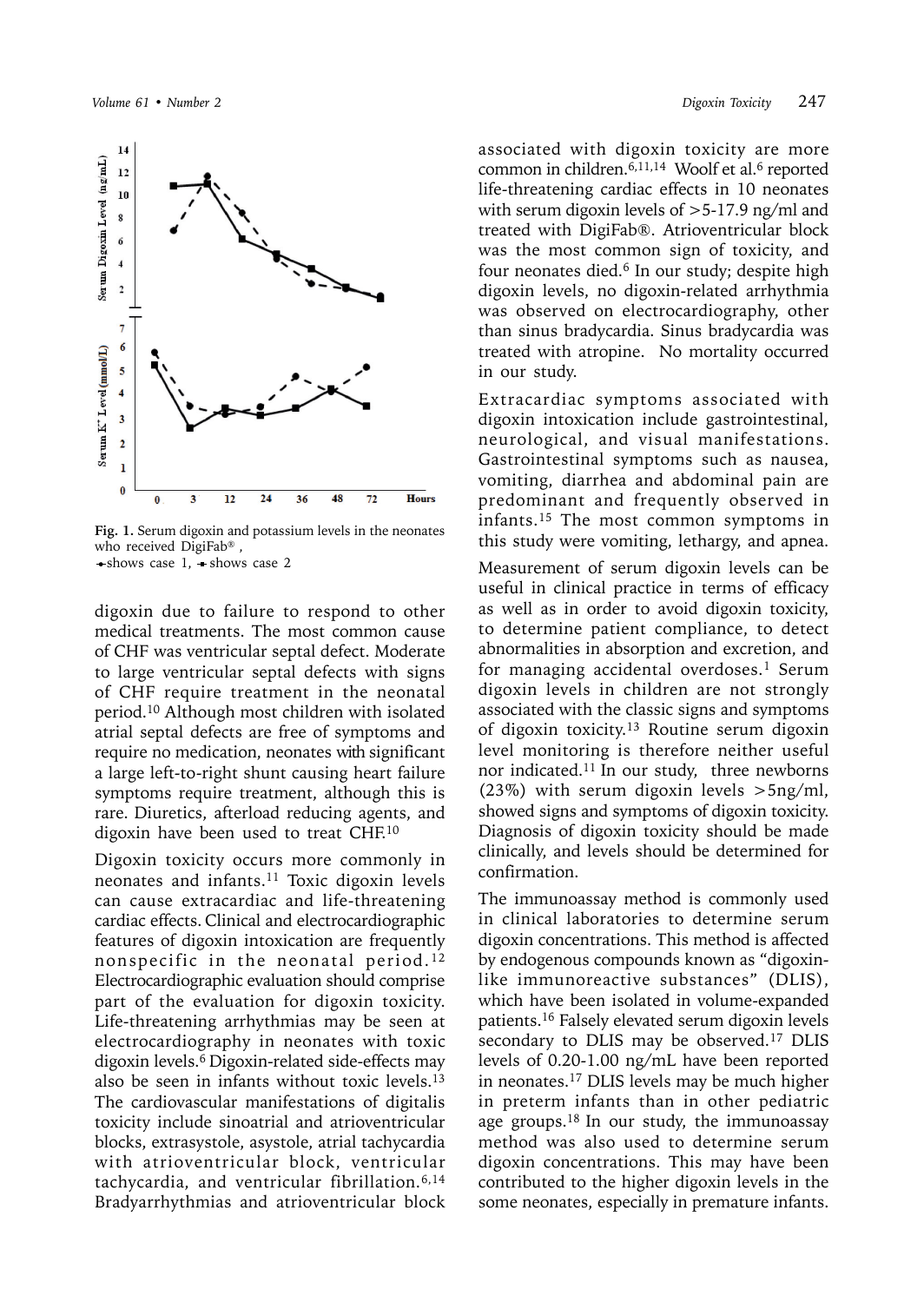Lang et al.<sup>12</sup> reported a high probability of digoxin intoxication with plasma digoxin concentrations in neonates of 5 ng/ml or more, but not with concentrations below 3 ng/ml. In agreement with that study, we also observed symptoms related to toxic digoxin levels in the three neonates with plasma digoxin levels  $>5$  ng/ml.

Dehydration and elevated renal function tests were identified as predisposing factors for toxic digoxin levels in three neonates. Serum digoxin levels improved rapidly with hydration and withdrawal of the drug in those neonates who did not receive DigiFab®.

DigiFab® has a very high affinity for digoxin, greater than that of digoxin for its sodiumpotassium ATPase pump. DigiFab® is not indicated for asymptomatic patients with high serum digoxin concentrations.8 Two symptomatic premature neonates in our study were treated with DigiFab®. Both of these had significantly altered mental status, and one had a serum digoxin level of 10.8 ng/ml. Serum digoxin levels in the other neonates improved rapidly with hydration and withdrawal of the drug.

DigiFab® binds free digoxin in both the intravascular and interstitial spaces, and facilitates its renal excretion. Decreased extracellular free digoxin concentrations result in the removal of digoxin from tissue stores into the extracellular fluid, and it is also rapidly bound. Total serum digoxin concentrations may therefore increase following administration of DigiFab®.9,19 In our two patients, serum digoxin levels temporarily increased from 10.8 ng/ml to 11 ng/ml and from 7.1 ng/ml to 11.6 ng/ml.

Extracellular potassium levels can be raised through inhibitation of the enzyme sodium potassium ATPase by digoxin. Hyperkalemia causes increased urinary excretion of potassium. As a result, despite the presence of a hyperkalemic state in the vascular area, whole body potassium decreases. When DigiFab® is infused into the patient, potassium shifts back into the cell. Serum potassium levels may decrease rapidly after DigiFab® administration. Antman et al.<sup>19</sup> reported that hypokalemia developed in 4% of patients with life-threatening digoxin toxicity following the administration of DigiFab®. Our patients who received DigiFab®

were closely monitored in terms of serum digoxin levels, body temperature, blood pressure, electrocardiogram, and potassium concentrations, during and after administration. Serum potassium levels decreased after the administration of DigiFab® in both of the premature infants.

Our study has a number of limitations. First, it was a retrospective study with a small group with toxic serum digoxin concentrations, and with too few symptomatic neonates to permit definite conclusions. Second, levels of DLIS capable of contributing to high digoxin concentrations were not measured. Despite these limitations, since there is limited data concerning digoxin intoxication in the neonatal period, and although clinical symptoms and electrocardiographic features of toxic digoxin levels may be different in neonates, we believe that our study will contribute valuable additional information to the existing literature.

Toxic digoxin levels can easily occur in the neonatal period. Despite high digoxin levels, digoxin-induced arrhythmia was not observed in any of our patients. However, gastrointestinal, and neurological symptoms were common. Diagnosis of digoxin toxicity should be made clinically, and levels should be measured for confirmation. Serum digoxin levels should be measured in case of signs and symptoms of digoxin toxicity or risk factors for such toxicity. Serum electrolytes should be closely monitored in patients treated with digoxin or requiring DigiFab®. Further prospective studies involving patients with digoxin intoxication are now needed to be able to make definite recommendations.

#### **REFERENCES**

- 1. Park M. Congestive heart failure. In: Park MK, (ed) Pediatric Cardiology for Practitioners, (4th ed) St Louis: Mosby; 2002: 403-406.
- 2. Efstratiadis G, Sarigianni M, Gougourelas I. Hypomagnesemia and cardiovascular system. Hippokratia 2006; 10: 147-152
- 3. Cambonie G, an Haack K, Guyon G, et al. Digitalis intoxication during the neonatal period: role of dehydration. Arch Pediatr 2000; 7: 633-636.
- 4. Berkovitch M, Akilesh MR, Gerace R, et al. Acute digoxin overdose in a newborn with renal failure: use of digoxin immune Fab and peritoneal dialysis. Ther Drug Monit 1994; 16: 531-533.